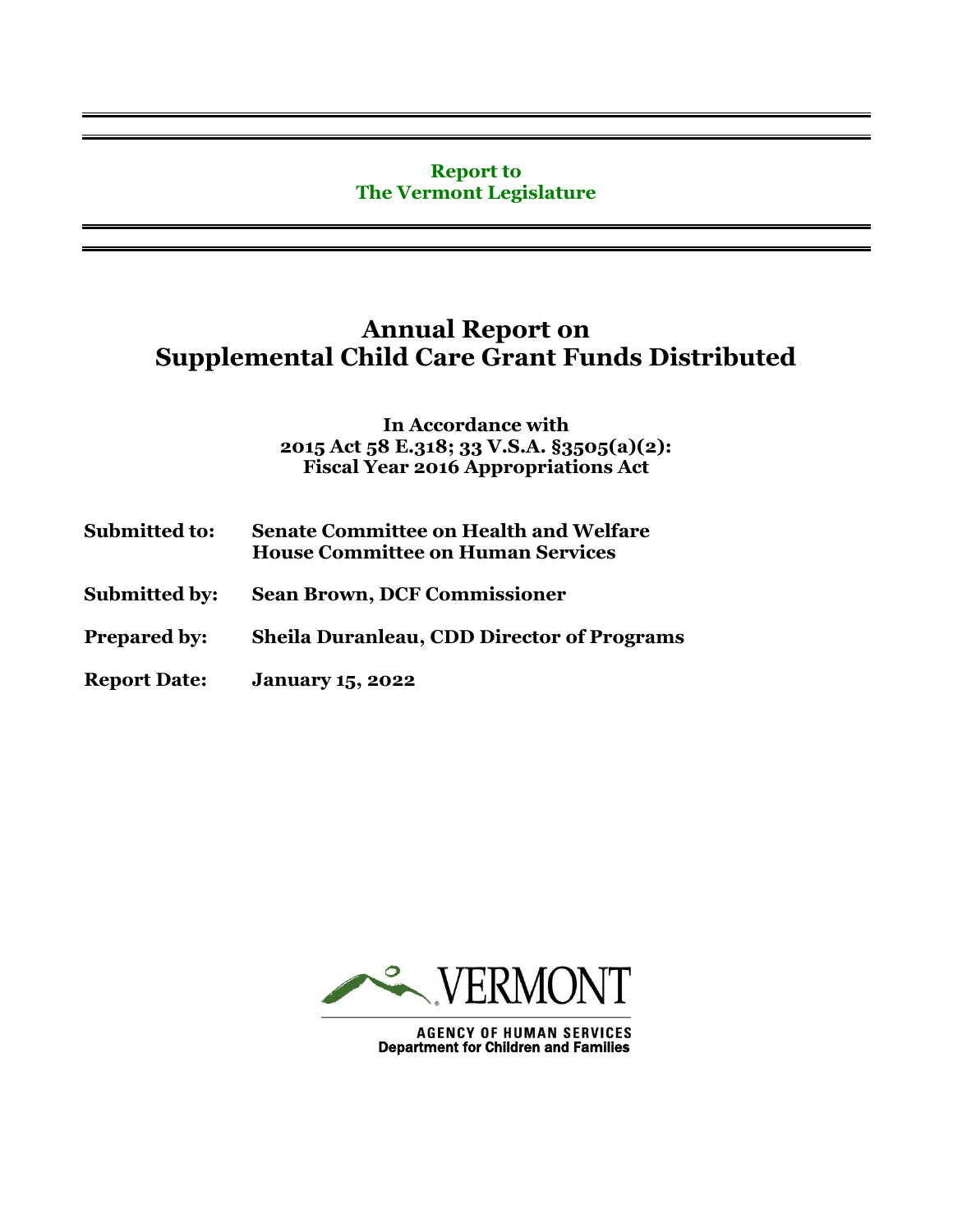#### **Part I: Summary**

The Fiscal Year 2016 Appropriations Act provides that, annually on or before January 15, the DCF Commissioner shall report to the Senate Committee on Health and Welfare and to the House Committee on Human Services regarding any funds distributed as supplemental child care grants for extraordinary relief. Specifically, the report shall address how funds were distributed and used. It shall also address results related to any distribution of funds.

Enabling legislation to establish an Extraordinary Relief Fund was passed in 2012 for State Fiscal Year (SFY) 2013. Additional language was added in 2014 allowing the Commissioner to supplement funds to certain high risk programs. The objective of the funding is to protect Vermont families in areas of the state with high poverty rates from the closing of a child care center that provides full time or part time care for their children. The guidelines establish a process by which child care centers at imminent risk of closure may seek short term extraordinary financial relief. This process does not create any entitlement to rates in excess of those established in the child care financial assistance program subsidy rate schedule, or to any other form of relief.

The Department for Children and Families (DCF) released guidelines and a simple two page application to establish a process to implement this legislation in June 2012. The guidelines specifically describe the objective of the funds; the nature of the available relief; criteria to be considered by the Department; the application procedure; and the appropriate contact in the Child Development Division (CDD). These guidelines and application materials are posted on the DCF website in the CDD section. Notice of availability of this extraordinary relief was sent to all regulated child care providers with a link to the new materials in 2012.

Annually, in accordance with legislation, DCF sets aside a maximum amount of one half of one percent of funds appropriated for the Child Care Financial Assistance Program (CCFAP) for purposes of extraordinary relief. Any unspent funds revert to support subsidies in CCFAP.

In 2021, the CDD did not receive any applications and therefore did not distribute any Extraordinary Relief funding. We believe that the federal Coronavirus relief funding, including specifically the funds that the CDD managed and distributed in 2020 and in 2021 (outlined in Part III), assisted programs in resolving issues that might have resulted in applications for extraordinary relief funding.

| <b>Extraordinary Relief Fund Assets and Expenditures</b> |                     |                          |                                         |                                                |  |  |
|----------------------------------------------------------|---------------------|--------------------------|-----------------------------------------|------------------------------------------------|--|--|
| <b>SFY</b>                                               | Amount<br>Available | <b>Amount</b><br>Awarded | <b>Applications</b><br><b>Processed</b> | <b>Applications</b><br><b>Withdrawn/Denied</b> |  |  |
| 2013                                                     | \$217,616           | \$101.743                |                                         |                                                |  |  |
| 2014                                                     | \$244,564           | \$233,000                | 3                                       |                                                |  |  |
| 2015                                                     | \$236,621           | \$103,250                | 4                                       |                                                |  |  |
| 2016                                                     | \$236,621           | \$146,625                | 4                                       |                                                |  |  |
| 2017                                                     | \$236,621           | \$97,000                 | $\overline{2}$                          |                                                |  |  |
| 2018                                                     | \$239,999           | \$87,000                 |                                         |                                                |  |  |
| 2019                                                     | \$257,841           | \$137,030                | 5                                       |                                                |  |  |
| 2020                                                     | \$240,000           | \$136,570                | 3                                       |                                                |  |  |
| 2021                                                     | \$278,877           | \$0                      |                                         |                                                |  |  |

### **Part II: Applications**